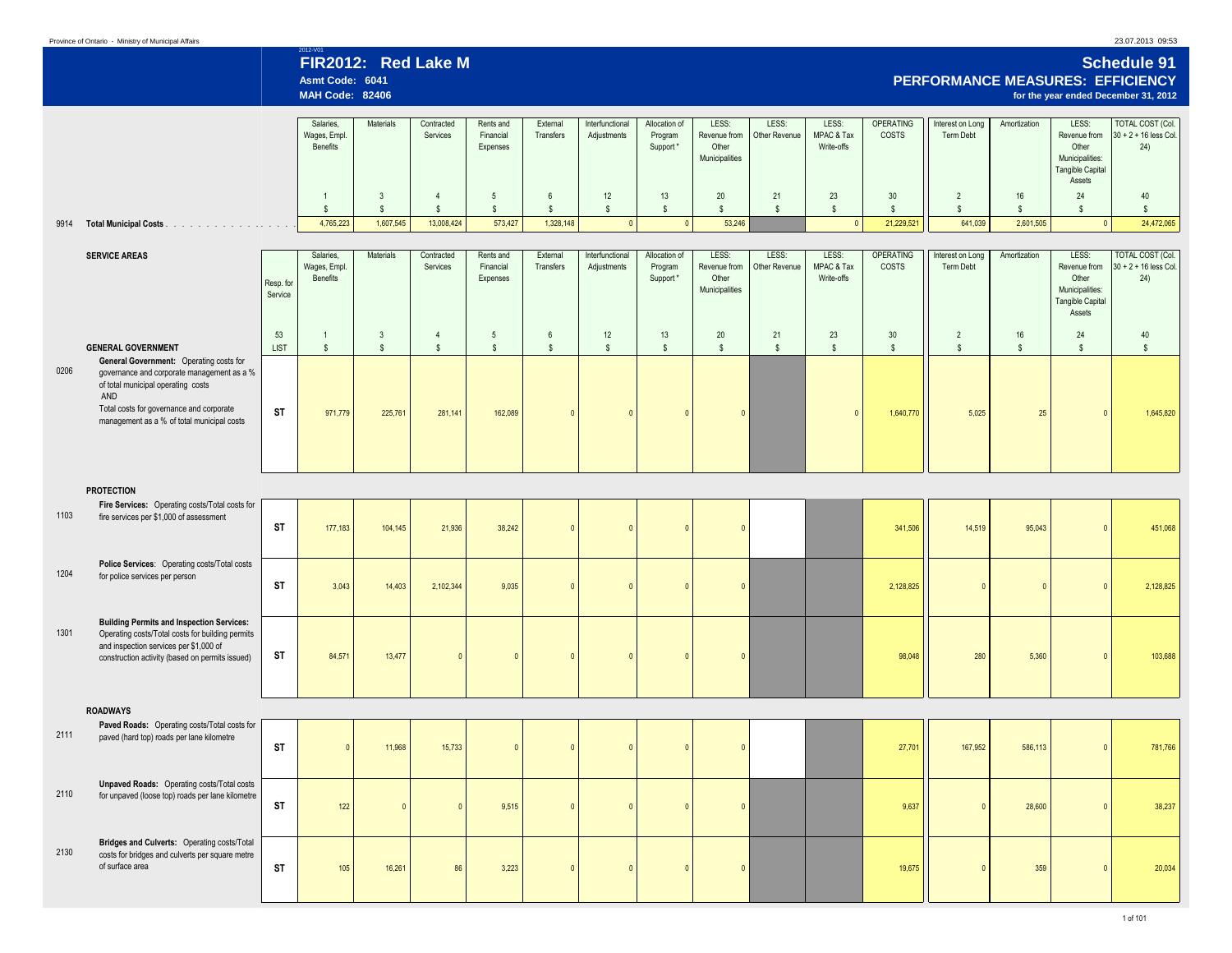2012-V01 **Schedule 91 FIR2012: Red Lake M Schedule 91 PERFORMANCE MEASURES: EFFICIENCY Asmt Code: 6041 PERFORMANCE MEASURES: EFFICIENCY for the year ended December 31, 2012** 

## 9914 **Total Municipal Costs** . . . . . . . . . . . . . . . . . . . . . . . . . . . .

|      | <b>SERVICE AREAS</b>                                                                                                                           | Description                                                                           | <b>DATA</b><br>Operating Costs /<br>Denominator | <b>EFFICIENCY</b><br><b>MEASURE</b> (Based on<br><b>Operating Costs)</b> | <b>DATA</b><br>Total Costs /<br>Denominator | <b>EFFICIENCY</b><br>MEASURE (Based on<br><b>Total Costs)</b> | <b>DATA</b><br><b>Total Costs LESS</b><br>Interest on Long<br>Term Debt /<br>Denominator | <b>OPTIONAL</b><br><b>EFFICIENCY</b><br><b>MEASURE (Based on</b><br><b>Total Costs, Net of</b><br>nterest on Long Term<br>Debt) | Units                                                             | <b>CHECK</b><br>Core Expenses (SLC<br>$91$ xxxx $01 + 03 + 04$<br>$05 + 06$ |
|------|------------------------------------------------------------------------------------------------------------------------------------------------|---------------------------------------------------------------------------------------|-------------------------------------------------|--------------------------------------------------------------------------|---------------------------------------------|---------------------------------------------------------------|------------------------------------------------------------------------------------------|---------------------------------------------------------------------------------------------------------------------------------|-------------------------------------------------------------------|-----------------------------------------------------------------------------|
|      | <b>GENERAL GOVERNMENT</b>                                                                                                                      | column 50 / column 51                                                                 | col. 30 / col. 31                               | 35                                                                       | col. 40 / col. 41                           | 45                                                            | col. 42 / col. 41                                                                        | 46                                                                                                                              | 55                                                                | 60                                                                          |
| 0206 | General Government: Operating costs for<br>governance and corporate management as a %<br>of total municipal operating costs<br>AND             | <b>Costs for Governance and Corporate</b><br>Management                               | 1,640,770                                       | 7.7%                                                                     | 1,645,820                                   | 6.7%                                                          | 1,640,795                                                                                | 6.7%                                                                                                                            | of Total Municipal<br><b>Operating Costs</b><br>(Total Municipal  |                                                                             |
|      | Total costs for governance and corporate<br>management as a % of total municipal costs                                                         | <b>Total Municipal Operating Costs (Total</b><br><b>Municipal Costs)</b>              | 21.229.521                                      |                                                                          | 24,472,065                                  |                                                               | 24,472,065                                                                               |                                                                                                                                 | Costs) were Spent<br>on Governance<br>and Corporate<br>Management | 1,640,770                                                                   |
|      | <b>PROTECTION</b>                                                                                                                              |                                                                                       |                                                 |                                                                          |                                             |                                                               |                                                                                          |                                                                                                                                 |                                                                   |                                                                             |
| 1103 | Fire Services: Operating costs/Total costs for<br>fire services per \$1,000 of assessment                                                      | <b>Costs for Fire Services</b>                                                        | 341.506                                         | \$0.90                                                                   | 451.068                                     | \$1,20                                                        | 436.549                                                                                  | \$1.16                                                                                                                          | per \$1,000 of<br>Property                                        | 341,506                                                                     |
|      |                                                                                                                                                | Total Property Assessment / 1,000                                                     | 377.363                                         |                                                                          | 377,363                                     |                                                               | 377.363                                                                                  |                                                                                                                                 | <b>Assessment</b>                                                 |                                                                             |
| 1204 | Police Services: Operating costs/Total costs<br>for police services per person                                                                 | <b>Costs for Police Services</b>                                                      | 2,128,825                                       | \$450.26                                                                 | 2,128,825                                   | \$450.26                                                      | <b>NA</b>                                                                                | <b>NA</b>                                                                                                                       | per Person                                                        | 2,128,825                                                                   |
|      |                                                                                                                                                | <b>Total Population</b>                                                               | 4,728                                           |                                                                          | 4,728                                       |                                                               | <b>NA</b>                                                                                |                                                                                                                                 |                                                                   |                                                                             |
| 1301 | <b>Building Permits and Inspection Services:</b><br>Operating costs/Total costs for building permits<br>and inspection services per \$1,000 of | <b>Costs for Building Permits</b><br>and Inspection Services                          | 98,048                                          | \$0.01                                                                   | 103,688                                     | \$0.01                                                        | 103,408                                                                                  | \$0.01                                                                                                                          | per \$1,000 of<br>Construction                                    |                                                                             |
|      | construction activity (based on permits issued)                                                                                                | <b>Total Value</b><br>of Construction Activity<br>(Based on Permits Issued) / \$1,000 | 18,440,000                                      |                                                                          | 18,440,000                                  |                                                               | 18,440,000                                                                               |                                                                                                                                 | Activity<br>(Based on Permits<br>Issued)                          | 98,048                                                                      |
|      | <b>ROADWAYS</b>                                                                                                                                |                                                                                       |                                                 |                                                                          |                                             |                                                               |                                                                                          |                                                                                                                                 |                                                                   |                                                                             |
| 2111 | Paved Roads: Operating costs/Total costs for<br>paved (hard top) roads per lane kilometre                                                      | <b>Costs for Paved Roads</b>                                                          | 27,701                                          | \$294.69                                                                 | 781,766                                     | \$8,316.66                                                    | 613,814                                                                                  | \$6,529.94                                                                                                                      | per Paved Lane<br>Kilometre                                       | 27,701                                                                      |
|      |                                                                                                                                                | <b>Total Paved Lane KM</b>                                                            | 94                                              |                                                                          | 94                                          |                                                               | 94                                                                                       |                                                                                                                                 |                                                                   |                                                                             |
| 2110 | <b>Unpaved Roads:</b> Operating costs/Total costs<br>for unpaved (loose top) roads per lane kilometre                                          | <b>Costs for Unpaved Roads</b>                                                        | 9,637                                           | \$175.22                                                                 | 38,237                                      | \$695.22                                                      | <b>NA</b>                                                                                | <b>NA</b>                                                                                                                       | per Unpaved Lane<br>Kilometre                                     | 9,637                                                                       |
|      |                                                                                                                                                | <b>Total Unpaved Lane KM</b>                                                          | 55                                              |                                                                          | 55                                          |                                                               | <b>NA</b>                                                                                |                                                                                                                                 |                                                                   |                                                                             |
| 2130 | Bridges and Culverts: Operating costs/Total<br>costs for bridges and culverts per square metre<br>of surface area                              | <b>Costs for Bridges and Culverts</b>                                                 | 19.675                                          | \$121.45                                                                 | 20,034                                      | \$123.67                                                      | <b>NA</b>                                                                                | <b>NA</b>                                                                                                                       | per Square Metre<br>of Surface Area on                            | 19,675                                                                      |
|      |                                                                                                                                                | Total Square Metres of Surface Area on<br><b>Bridges and Culverts</b>                 | 162                                             |                                                                          | 162                                         |                                                               | <b>NA</b>                                                                                |                                                                                                                                 | <b>Bridges and</b><br><b>Culverts</b>                             |                                                                             |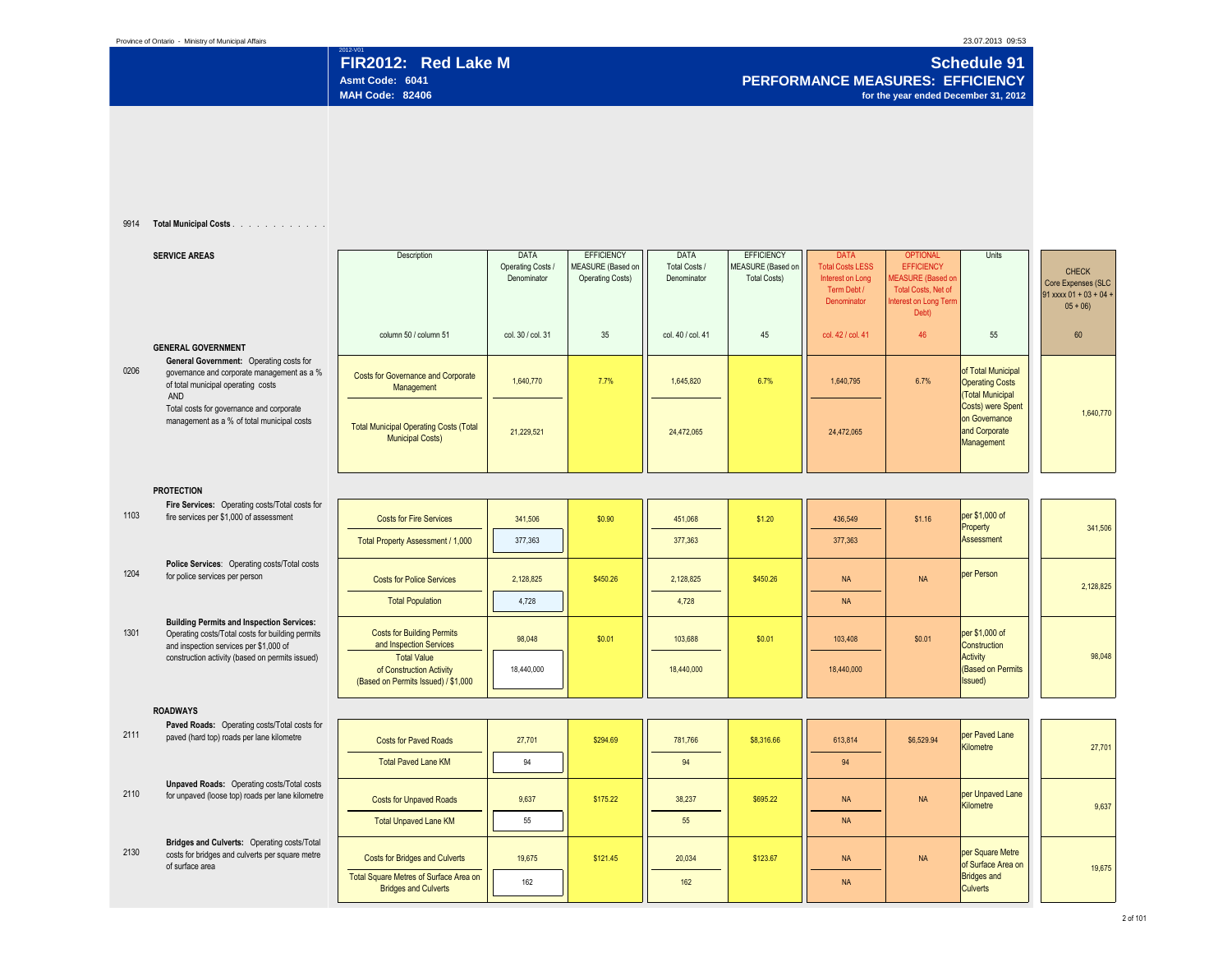2205

2303

3111

3112

3113

3209

3210

(collection, treatment, disposal) per kilometre of

0

**ST**

drainage system

### **ROADWAYS TRANSIT ENVIRONMENTAL SERVICES WASTEWATER STORM WATER Wastewater Collection/Conveyance, Treatment and Disposal (Integrated System):**  Operating costs/Total costs for the collection/conveyance, treatment, and disposal of wastewater per megalitre \* **Wastewater Treatment and Disposal:**  Operating costs/Total costs for the treatment and disposal of wastewater per megalitre **Rural Storm Water Management (Separate Storm Water System): Operating costs/Total** costs for rural storm water management **Winter Control:** Operating costs/Total costs for winter maintenance of roadways, excluding sidewalks and parking lots, per lane kilometre maintained in winter **Conventional Transit:** Operating costs/Total costs for conventional transit per regular service passenger trip **Wastewater Collection/Conveyance:**  Operating costs/Total costs for the collection/conveyance of wastewater per kilometre of wastewater main **Urban Storm Water Management (Separate Storm Water System): Operating costs/Total** costs for urban storm water management (collection, treatment, disposal) per kilometre of drainage system 2012-V01 **FIR2012: Red Lake M Schedule 91 Asmt Code: 6041 PERFORMANCE MEASURES: EFFICIENCY** for the year ended December 31, 2012 Resp. for Service Salaries, Wages, Empl. Benefits Materials Contracted Services Rents and Financial Expenses External Transfers Interfunctional Adjustments Allocation of Program Support \* LESS: Revenue from **Other** Municipalities LESS: Other Revenue LESS: MPAC & Tax Write-offs OPERATING COSTS Interest on Long Term Debt Amortization LESS: Revenue from Other Municipalities: Tangible Capital **Assets** TOTAL COST (Col.  $30 + 2 + 16$  less Col. 24) 53 | 1 | 3 | 4 | 5 | 6 | 12 | 13 | 20 | 21 | 23 | 30 || 2 | 16 | 24 | 40 LIST \$ \$ \$ \$ \$ \$ \$ \$ \$ \$ \$ \$ \$ \$ \$ \* Calculations on Line 3113 occur only IF Line 3111 and Line 3112 are completed **ST | 1,**295 19,763 | 0 | 560 | 0 | 0 | 0 | 0 | 0 | 21,618 | 0 | 0 | 0 | 21,618 0 0 0 0 24,000 **0 0 0 0 24,000** 0 0 0 0  $\Omega$ 0 0 0 0 24,000 13,635 **ST** 0 0 0 0 0 0  $\Omega$ 639,123 0 0 0 0 0 0 43,552 0  $19,763$  0 0 28,976 13,635 552,960 43,552 0 0 0 0 0 0 0 1 34,372 0 **ST** 236,568 0 934,063 910,063 576,960 43,552 663,123  $3,304$  0 0 0 0  $28,976$   $13,635$   $576,960$   $43,552$  0 0 0 0 3,304 0 **ST ST ST** 0 0  $\overline{0}$ 552,960 0 0 236,568 1,629 34,372 19,487 0 0 0 0 21.61 0 0 0 0 24,420

 $\sqrt{2}$ 

0 0 0 0 0

0

0

0

0

3 of 101

0

0

0

0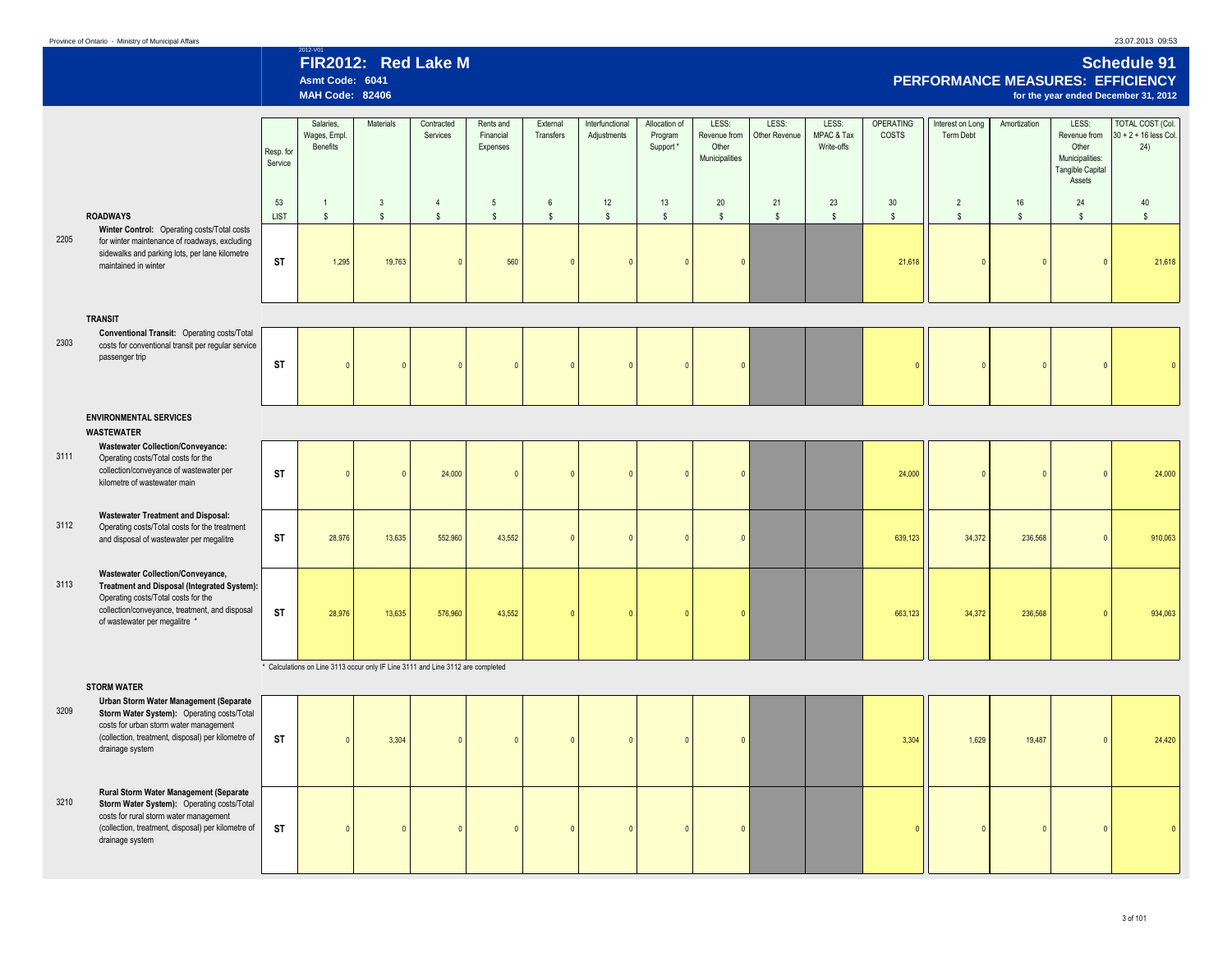|      |                                                                                                                                                                                  | 2012-V01<br>FIR2012: Red Lake M<br>Asmt Code: 6041<br><b>MAH Code: 82406</b>                                |                                                 |                                                                   |                                      |                                                               | <b>PERFORMANCE MEASURES: EFFICIENCY</b>                                                  | for the year ended December 31, 2012                                                                                     | <b>Schedule 91</b>                                   |                                                                             |
|------|----------------------------------------------------------------------------------------------------------------------------------------------------------------------------------|-------------------------------------------------------------------------------------------------------------|-------------------------------------------------|-------------------------------------------------------------------|--------------------------------------|---------------------------------------------------------------|------------------------------------------------------------------------------------------|--------------------------------------------------------------------------------------------------------------------------|------------------------------------------------------|-----------------------------------------------------------------------------|
|      |                                                                                                                                                                                  | Description                                                                                                 | <b>DATA</b><br>Operating Costs /<br>Denominator | <b>EFFICIENCY</b><br>MEASURE (Based on<br><b>Operating Costs)</b> | DATA<br>Total Costs /<br>Denominator | <b>EFFICIENCY</b><br>MEASURE (Based on<br><b>Total Costs)</b> | <b>DATA</b><br><b>Total Costs LESS</b><br>Interest on Long<br>Term Debt /<br>Denominator | <b>OPTIONAL</b><br><b>EFFICIENCY</b><br>MEASURE (Based or<br><b>Total Costs, Net of</b><br>nterest on Long Term<br>Debt) | Units                                                | <b>CHECK</b><br>Core Expenses (SLC<br>91 xxxx $01 + 03 + 04 +$<br>$05 + 06$ |
|      | <b>ROADWAYS</b>                                                                                                                                                                  | column 50 / column 51                                                                                       | col. 30 / col. 31                               | 35                                                                | col. 40 / col. 41                    | 45                                                            | col. 42 / col. 41                                                                        | 46                                                                                                                       | 55                                                   | 60                                                                          |
| 2205 | Winter Control: Operating costs/Total costs<br>for winter maintenance of roadways, excluding<br>sidewalks and parking lots, per lane kilometre<br>maintained in winter           | Costs for Winter Maintenance of<br>roadways, excluding sidewalks and<br>parking lots                        | 21,618                                          | \$145.09                                                          | 21,618                               | \$145.09                                                      | <b>NA</b>                                                                                | NA                                                                                                                       | per Lane Kilometre<br><b>Maintained in</b><br>Winter |                                                                             |
|      |                                                                                                                                                                                  | Total Lane KM Maintained in Winter                                                                          | 149                                             |                                                                   | 149                                  |                                                               | <b>NA</b>                                                                                |                                                                                                                          |                                                      |                                                                             |
|      | <b>TRANSIT</b>                                                                                                                                                                   |                                                                                                             |                                                 |                                                                   |                                      |                                                               |                                                                                          |                                                                                                                          |                                                      |                                                                             |
| 2303 | Conventional Transit: Operating costs/Total<br>costs for conventional transit per regular service<br>passenger trip                                                              | <b>Costs for Conventional Transit</b>                                                                       | $\mathbf{0}$                                    | <b>NA</b>                                                         | $\overline{0}$                       | <b>NA</b>                                                     | <b>NA</b>                                                                                | <b>NA</b>                                                                                                                | per Regular<br><b>Service Passenger</b>              |                                                                             |
|      |                                                                                                                                                                                  | <b>Total Number of Regular Service</b><br>Passenger Trips on Conventional<br><b>Transit in Service Area</b> | $\mathbf{0}$                                    |                                                                   | $\mathbf{0}$                         |                                                               | <b>NA</b>                                                                                |                                                                                                                          | Trip                                                 |                                                                             |
|      | <b>ENVIRONMENTAL SERVICES</b><br><b>WASTEWATER</b>                                                                                                                               |                                                                                                             |                                                 |                                                                   |                                      |                                                               |                                                                                          |                                                                                                                          |                                                      |                                                                             |
| 3111 | <b>Wastewater Collection/Conveyance:</b><br>Operating costs/Total costs for the<br>collection/conveyance of wastewater per                                                       | <b>Costs for Wastewater</b><br>Collection/Convevance                                                        | 24,000                                          | \$648.65                                                          | 24,000                               | \$648.65                                                      | <b>NA</b>                                                                                | $\sf NA$                                                                                                                 | per Kilometre of<br><b>Wastewater Main</b>           |                                                                             |
|      | kilometre of wastewater main                                                                                                                                                     | <b>Total KM of Wastewater Mains</b>                                                                         | 37                                              |                                                                   | 37                                   |                                                               | <b>NA</b>                                                                                |                                                                                                                          |                                                      |                                                                             |
| 3112 | <b>Wastewater Treatment and Disposal:</b><br>Operating costs/Total costs for the treatment<br>and disposal of wastewater per megalitre                                           | Costs for Wastewater Treatment and<br>Disposal                                                              | 639,123                                         | \$813.62                                                          | 910,063                              | \$1,158.54                                                    | 875,691                                                                                  | \$1,114.78                                                                                                               | per Megalitre                                        |                                                                             |
|      |                                                                                                                                                                                  | <b>Total Megalitres of Wastewater Treated</b>                                                               | 785.527                                         |                                                                   | 785.527                              |                                                               | 785.527                                                                                  |                                                                                                                          |                                                      |                                                                             |
| 3113 | <b>Wastewater Collection/Conveyance,</b><br>Treatment and Disposal (Integrated System):<br>Operating costs/Total costs for the<br>collection/conveyance, treatment, and disposal | <b>Costs for Wastewater</b><br>Collection/Conveyance, Treatment and<br>Disposal                             | 663,123                                         | \$844.18                                                          | 934,063                              | \$1,189.09                                                    | 899,691                                                                                  | \$1,145.33                                                                                                               | per Megalitre                                        |                                                                             |
|      | of wastewater per megalitre *                                                                                                                                                    | <b>Total Megalitres of Wastewater Treated</b>                                                               | 785.527                                         |                                                                   | 785.527                              |                                                               | 785.527                                                                                  |                                                                                                                          |                                                      |                                                                             |
|      |                                                                                                                                                                                  | * 1 megalitre = $1,000,000$ litres                                                                          |                                                 |                                                                   |                                      |                                                               |                                                                                          |                                                                                                                          |                                                      |                                                                             |
|      | <b>STORM WATER</b><br>Urban Storm Water Management (Separate                                                                                                                     |                                                                                                             |                                                 |                                                                   |                                      |                                                               |                                                                                          |                                                                                                                          |                                                      |                                                                             |
| 3209 | Storm Water System): Operating costs/Total<br>costs for urban storm water management<br>(collection, treatment, disposal) per kilometre of                                       | Costs for Urban Storm Water<br>Management                                                                   | 3,304                                           | \$3,304.00                                                        | 24,420                               | \$24,420.00                                                   | 22,791                                                                                   | \$22,791.00                                                                                                              | per KM of Urban<br>Drainage System                   |                                                                             |
|      | drainage system                                                                                                                                                                  | Total KM of Urban Drainage System<br>plus (0.005 KM times No. of Catch<br>Basins)                           | $\overline{1}$                                  |                                                                   | $\overline{1}$                       |                                                               |                                                                                          |                                                                                                                          |                                                      |                                                                             |
| 3210 | Rural Storm Water Management (Separate<br>Storm Water System): Operating costs/Total<br>costs for rural storm water management                                                   | Costs for Rural Storm Water<br>Management                                                                   | $\mathbf{0}$                                    | <b>NA</b>                                                         | $\mathbf{0}$                         | <b>NA</b>                                                     | <b>NA</b>                                                                                | NA                                                                                                                       | per KM of Rural<br>Drainage System                   |                                                                             |
|      | (collection, treatment, disposal) per kilometre of<br>drainage system                                                                                                            | Total KM of Rural Drainage System<br>plus (0.005 KM times No. of Catch<br>Basins)                           | $\pmb{0}$                                       |                                                                   | $\overline{0}$                       |                                                               | <b>NA</b>                                                                                |                                                                                                                          |                                                      |                                                                             |

23.07.2013 09:53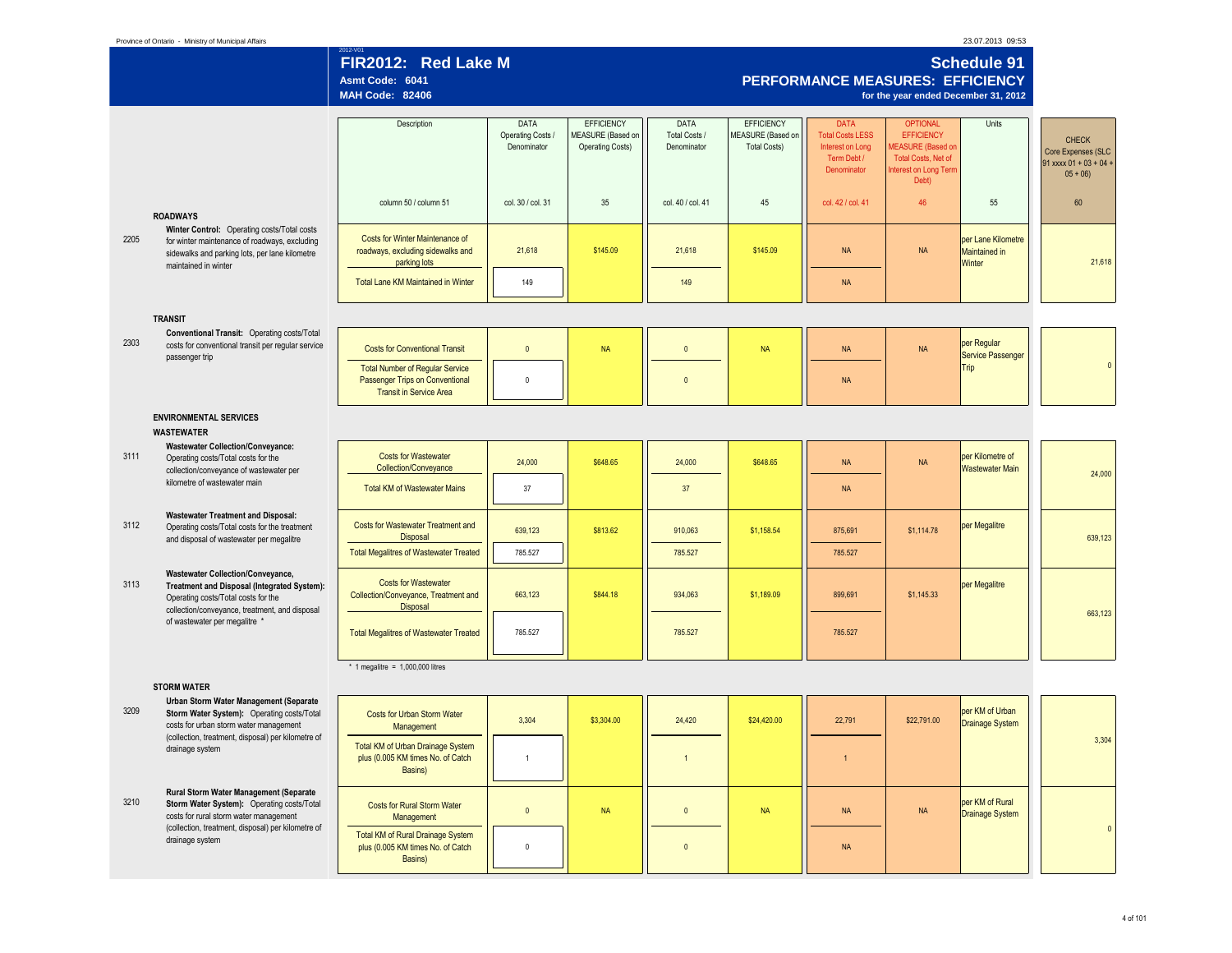## 23.07.2013 09:53

# 2012-V01 **FIR2012: Red Lake M Schedule 91 Asmt Code: 6041 PERFORMANCE MEASURES: EFFICIENCY**

|      |                                                                                                                                                                                                           |                      | <b>MAH Code: 82406</b>                                                           |                              |                                |                                    |                                 |                                |                                      |                                                  |                        |                                   |                           |                                |                    |                                                                                 | for the year ended December 31, 2012                      |
|------|-----------------------------------------------------------------------------------------------------------------------------------------------------------------------------------------------------------|----------------------|----------------------------------------------------------------------------------|------------------------------|--------------------------------|------------------------------------|---------------------------------|--------------------------------|--------------------------------------|--------------------------------------------------|------------------------|-----------------------------------|---------------------------|--------------------------------|--------------------|---------------------------------------------------------------------------------|-----------------------------------------------------------|
|      |                                                                                                                                                                                                           | Resp. for<br>Service | Salaries,<br>Wages, Empl.<br>Benefits                                            | Materials                    | Contracted<br>Services         | Rents and<br>Financial<br>Expenses | External<br>Transfers           | Interfunctional<br>Adjustments | Allocation of<br>Program<br>Support* | LESS:<br>Revenue from<br>Other<br>Municipalities | LESS:<br>Other Revenue | LESS:<br>MPAC & Tax<br>Write-offs | <b>OPERATING</b><br>COSTS | Interest on Long<br>Term Debt  | Amortization       | LESS:<br>Revenue from<br>Other<br>Municipalities:<br>Tangible Capital<br>Assets | <b>TOTAL COST (Col.</b><br>$30 + 2 + 16$ less Col.<br>24) |
|      | <b>WATER</b>                                                                                                                                                                                              | 53<br><b>LIST</b>    | $\mathbf{1}$<br>$\mathbb{S}$                                                     | $\mathbf{3}$<br>$\mathsf{s}$ | $\overline{4}$<br>$\mathsf{s}$ | $\sqrt{5}$<br>$\mathsf{s}$         | $6\phantom{.}6$<br>$\mathsf{s}$ | 12<br>$\mathsf{s}$             | 13<br>$\mathsf{s}$                   | $20\degree$<br>$\mathsf{s}$                      | 21<br>$\mathsf{s}$     | 23<br>$\mathsf{s}$                | 30<br>$\mathsf{s}$        | $\overline{2}$<br>$\mathsf{s}$ | 16<br>$\mathsf{s}$ | 24<br>$\mathsf{s}$                                                              | $40\,$<br>$\mathsf{s}$                                    |
| 3311 | Treatment of Drinking Water: Operating<br>costs/Total costs for the treatment of drinking<br>water per megalitre                                                                                          | <b>ST</b>            | 57,472                                                                           | 42,715                       | 933,647                        | 27,087                             | $\mathbf{0}$                    | $\Omega$                       | $\mathbf{0}$                         | $\sqrt{2}$                                       |                        |                                   | 1,060,921                 | 90,929                         | 559,370            | $\sqrt{2}$                                                                      | 1,711,220                                                 |
| 3312 | Distribution/Transmission of Drinking<br>Water: Operating costs/Total costs for the<br>distribution/transmission of drinking water per<br>kilometre of water distribution/transmission pipe               | <b>ST</b>            |                                                                                  |                              | 24,000                         |                                    | $\sqrt{2}$                      |                                | $\sqrt{2}$                           | $\sqrt{2}$                                       |                        |                                   | 24,000                    | $\sqrt{2}$                     | $\sqrt{2}$         | $\sqrt{2}$                                                                      | 24,000                                                    |
| 3313 | Treatment and Distribution/Transmission of<br>Drinking Water (Integrated System):<br>Operating costs/Total costs for the treatment<br>and distribution/transmission of drinking water<br>per megalitre ** | <b>ST</b>            | 57,472                                                                           | 42,715                       | 957,647                        | 27,087                             | $\mathbf{0}$                    |                                | $\mathbf{0}$                         | $\Omega$                                         |                        |                                   | 1,084,921                 | 90,929                         | 559,370            | $\sqrt{ }$                                                                      | 1,735,220                                                 |
|      |                                                                                                                                                                                                           |                      | ** Calculations on Line 3313 occur only IF Line 3311 and Line 3312 are completed |                              |                                |                                    |                                 |                                |                                      |                                                  |                        |                                   |                           |                                |                    |                                                                                 |                                                           |
| 3404 | <b>SOLID WASTE</b><br>Garbage Collection: Operating costs/Total<br>costs for garbage collection per tonne (or per<br>household)                                                                           | <b>ST</b>            |                                                                                  |                              | 145,998                        |                                    | $\mathbf{0}$                    |                                | $\Omega$                             |                                                  |                        |                                   | 145,998                   | $\Omega$                       | $\overline{0}$     |                                                                                 | 145,998                                                   |
| 3504 | Garbage Disposal: Operating costs/Total<br>costs for garbage disposal per tonne (or per<br>household)                                                                                                     | <b>ST</b>            | 59,001                                                                           | 94,713                       | 2,549                          | 789                                | $\mathbf{0}$                    | $\Omega$                       | $\overline{0}$                       |                                                  |                        |                                   | 157,052                   | 29,430                         | 63,689             |                                                                                 | 250,171                                                   |
| 3606 | Solid Waste Diversion: Operating costs/Total<br>costs for solid waste diversion per tonne (or per<br>household)                                                                                           | <b>ST</b>            | 54,481                                                                           |                              | 256,097                        | $\Omega$                           | $\mathbf{0}$                    | $\Omega$                       | $\mathbf{0}$                         |                                                  |                        |                                   | 310,578                   | 38,477                         | $\overline{0}$     |                                                                                 | 349,055                                                   |
| 3607 | Solid Waste Management (Integrated<br>System): Average operating cost/Total costs<br>for solid waste management (collection, disposal<br>and diversion) per tonne (or per household) ***                  | <b>ST</b>            | 113,482                                                                          | 94,713                       | 404,644                        | 789                                | $\overline{0}$                  | $\Omega$                       | $\overline{0}$                       |                                                  | $\overline{0}$         |                                   | 613,628                   | 67,907                         | 63,689             |                                                                                 | 745,224                                                   |

\*\*\* Calculations on Line 3607 occur only IF Line 3404, Line 3504 and Line 3606 are all completed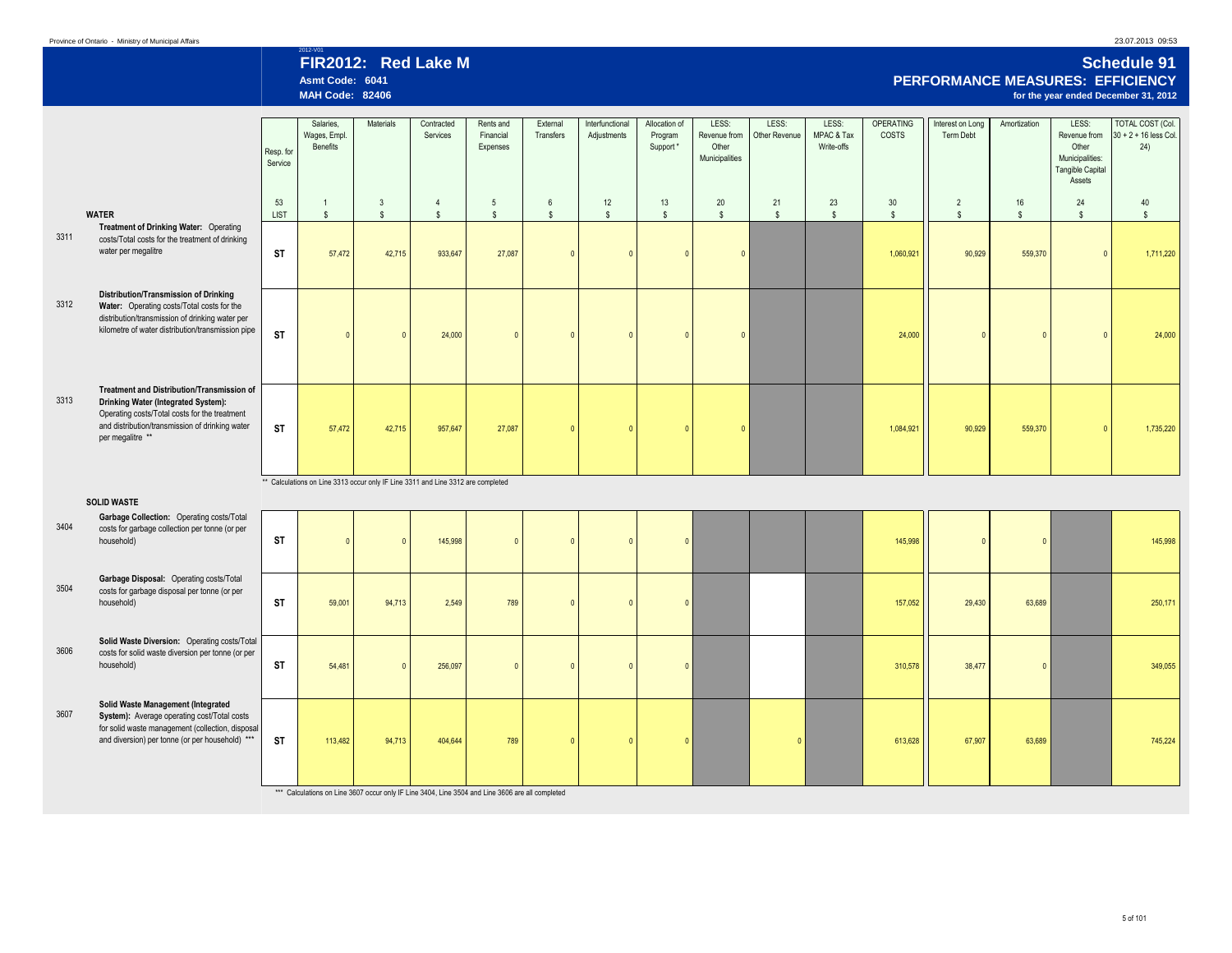| Province of Ontario - Ministry of Municipal Affairs |  |
|-----------------------------------------------------|--|
|-----------------------------------------------------|--|

23.07.2013 09:53

## 2012-V01 **Schedule 91 FIR2012: Red Lake M Schedule 91 PERFORMANCE MEASURES: EFFICIENCY Asmt Code: 6041 PERFORMANCE MEASURES: EFFICIENCY for the year ended December 31, 2012**

|      |                                                                                                   | Description                                                | <b>DATA</b><br>Operating Costs / | <b>EFFICIENCY</b><br>MEASURE (Based on | <b>DATA</b><br>Total Costs / | <b>EFFICIENCY</b><br>MEASURE (Based on | <b>DATA</b><br><b>Total Costs LESS</b> | <b>OPTIONAL</b><br><b>EFFICIENCY</b> | Units                                                  |                                    |
|------|---------------------------------------------------------------------------------------------------|------------------------------------------------------------|----------------------------------|----------------------------------------|------------------------------|----------------------------------------|----------------------------------------|--------------------------------------|--------------------------------------------------------|------------------------------------|
|      |                                                                                                   |                                                            | Denominator                      | <b>Operating Costs)</b>                | Denominator                  | <b>Total Costs)</b>                    | Interest on Long                       | MEASURE (Based on                    |                                                        | <b>CHECK</b><br>Core Expenses (SLC |
|      |                                                                                                   |                                                            |                                  |                                        |                              |                                        | Term Debt /                            | <b>Total Costs, Net of</b>           |                                                        | 91 xxxx 01 + 03 + 04 +             |
|      |                                                                                                   |                                                            |                                  |                                        |                              |                                        | Denominator                            | nterest on Long Term<br>Debt)        |                                                        | $05 + 06$                          |
|      |                                                                                                   |                                                            |                                  |                                        |                              |                                        |                                        |                                      |                                                        |                                    |
|      | <b>WATER</b>                                                                                      | column 50 / column 51                                      | col. 30 / col. 31                | 35                                     | col. 40 / col. 41            | 45                                     | col. 42 / col. 41                      | 46                                   | 55<br><b>LIST</b>                                      | 60                                 |
|      | Treatment of Drinking Water: Operating                                                            |                                                            |                                  |                                        |                              |                                        |                                        |                                      |                                                        |                                    |
| 3311 | costs/Total costs for the treatment of drinking                                                   | Costs for the Treatment of Drinking                        | 1,060,921                        | \$1,451.86                             | 1,711,220                    | \$2,341.80                             | 1,620,291                              | \$2,217.36                           | per Megalitre                                          |                                    |
|      | water per megalitre                                                                               | Water<br><b>Total Megalitres of Drinking Water</b>         |                                  |                                        |                              |                                        |                                        |                                      |                                                        | 1,060,921                          |
|      |                                                                                                   | Treated                                                    | 730.730                          |                                        | 730,730                      |                                        | 730.730                                |                                      |                                                        |                                    |
|      | Distribution/Transmission of Drinking                                                             |                                                            |                                  |                                        |                              |                                        |                                        |                                      |                                                        |                                    |
| 3312 | Water: Operating costs/Total costs for the                                                        | Costs for the Distribution/Transmission                    |                                  |                                        |                              |                                        |                                        |                                      | per Kilometre of                                       |                                    |
|      | distribution/transmission of drinking water per                                                   | of Drinking Water                                          | 24,000                           | \$705.88                               | 24,000                       | \$705.88                               | <b>NA</b>                              | <b>NA</b>                            | <b>Water Distribution/</b><br><b>Transmission Pipe</b> |                                    |
|      | kilometre of water distribution/transmission pipe                                                 |                                                            |                                  |                                        |                              |                                        |                                        |                                      |                                                        | 24,000                             |
|      |                                                                                                   | <b>Total KM of</b><br>Water Distribution/Transmission Pipe | 34                               |                                        | 34                           |                                        | <b>NA</b>                              |                                      |                                                        |                                    |
|      |                                                                                                   |                                                            |                                  |                                        |                              |                                        |                                        |                                      |                                                        |                                    |
|      | Treatment and Distribution/Transmission of                                                        |                                                            |                                  |                                        |                              |                                        |                                        |                                      |                                                        |                                    |
| 3313 | Drinking Water (Integrated System):                                                               | Costs for the Treatment and                                |                                  |                                        |                              |                                        |                                        |                                      | per Megalitre                                          |                                    |
|      | Operating costs/Total costs for the treatment<br>and distribution/transmission of drinking water  | Distribution/Transmission of Drinking<br>Water             | 1,084,921                        | \$1,484.71                             | 1,735,220                    | \$2,374.64                             | 1,644,291                              | \$2,250.20                           |                                                        |                                    |
|      | per megalitre **                                                                                  |                                                            |                                  |                                        |                              |                                        |                                        |                                      |                                                        | 1,084,921                          |
|      |                                                                                                   | <b>Total Megalitres of Drinking Water</b><br>Treated       | 730.730                          |                                        | 730,730                      |                                        | 730.730                                |                                      |                                                        |                                    |
|      |                                                                                                   |                                                            |                                  |                                        |                              |                                        |                                        |                                      |                                                        |                                    |
|      |                                                                                                   | * 1 megalitre = $1,000,000$ litres                         |                                  |                                        |                              |                                        |                                        |                                      |                                                        |                                    |
|      | <b>SOLID WASTE</b>                                                                                |                                                            |                                  |                                        |                              |                                        |                                        |                                      |                                                        |                                    |
|      | Garbage Collection: Operating costs/Total                                                         |                                                            |                                  |                                        |                              |                                        |                                        |                                      |                                                        |                                    |
| 3404 | costs for garbage collection per tonne (or per                                                    | <b>Costs for Garbage Collection</b>                        | 145,998                          | \$71.25                                | 145,998                      | \$71.25                                | <b>NA</b>                              | <b>NA</b>                            |                                                        |                                    |
|      | household)                                                                                        | <b>Total Tonnes Collected from All</b>                     | 2.049.0                          |                                        | 2,049.0                      |                                        | <b>NA</b>                              |                                      | per Tonne                                              | 145,998                            |
|      |                                                                                                   | <b>Property Classes</b>                                    |                                  |                                        |                              |                                        |                                        |                                      |                                                        |                                    |
| 3504 | Garbage Disposal: Operating costs/Total                                                           |                                                            |                                  |                                        |                              |                                        |                                        |                                      |                                                        |                                    |
|      | costs for garbage disposal per tonne (or per<br>household)                                        | <b>Costs for Garbage Disposal</b>                          | 157,052                          | \$105.55                               | 250,171                      | \$168.13                               | 220.741                                | \$148.35                             | per Tonne                                              | 157,052                            |
|      |                                                                                                   | <b>Total Tonnes Disposed of from All</b>                   | 1,488.0                          |                                        | 1,488.0                      |                                        | 1,488.0                                |                                      |                                                        |                                    |
|      |                                                                                                   | <b>Property Classes</b>                                    |                                  |                                        |                              |                                        |                                        |                                      |                                                        |                                    |
| 3606 | Solid Waste Diversion: Operating costs/Total<br>costs for solid waste diversion per tonne (or per |                                                            |                                  |                                        |                              |                                        |                                        |                                      |                                                        |                                    |
|      | household)                                                                                        | <b>Costs for Solid Waste Diversion</b>                     | 310,578                          | \$553.61                               | 349.055                      | \$622.20                               | 310.578                                | \$553.61                             | per Tonne                                              | 310,578                            |
|      |                                                                                                   | <b>Total Tonnes Diverted from All Property</b>             | 561.0                            |                                        | 561.0                        |                                        | 561.0                                  |                                      |                                                        |                                    |
|      |                                                                                                   | <b>Classes</b>                                             |                                  |                                        |                              |                                        |                                        |                                      |                                                        |                                    |
| 3607 | Solid Waste Management (Integrated<br>System): Average operating cost/Total costs                 |                                                            |                                  |                                        |                              |                                        |                                        |                                      |                                                        |                                    |
|      | for solid waste management (collection, disposal                                                  | <b>Costs for Solid Waste Management</b>                    | 613,628                          | <b>NA</b>                              | 745,224                      | <b>NA</b>                              | <b>NA</b>                              | <b>NA</b>                            |                                                        |                                    |
|      | and diversion) per tonne (or per household) ***                                                   | <b>Total Tonnes Disposed of and Total</b>                  |                                  |                                        |                              |                                        |                                        |                                      | per Tonne                                              | 613,628                            |
|      |                                                                                                   | <b>Tonnes Diverted from All Property</b>                   | 0.0                              |                                        | 0.0                          |                                        | <b>NA</b>                              |                                      |                                                        |                                    |
|      |                                                                                                   | Classes                                                    |                                  |                                        |                              |                                        |                                        |                                      |                                                        |                                    |
|      |                                                                                                   |                                                            |                                  |                                        |                              |                                        |                                        |                                      |                                                        |                                    |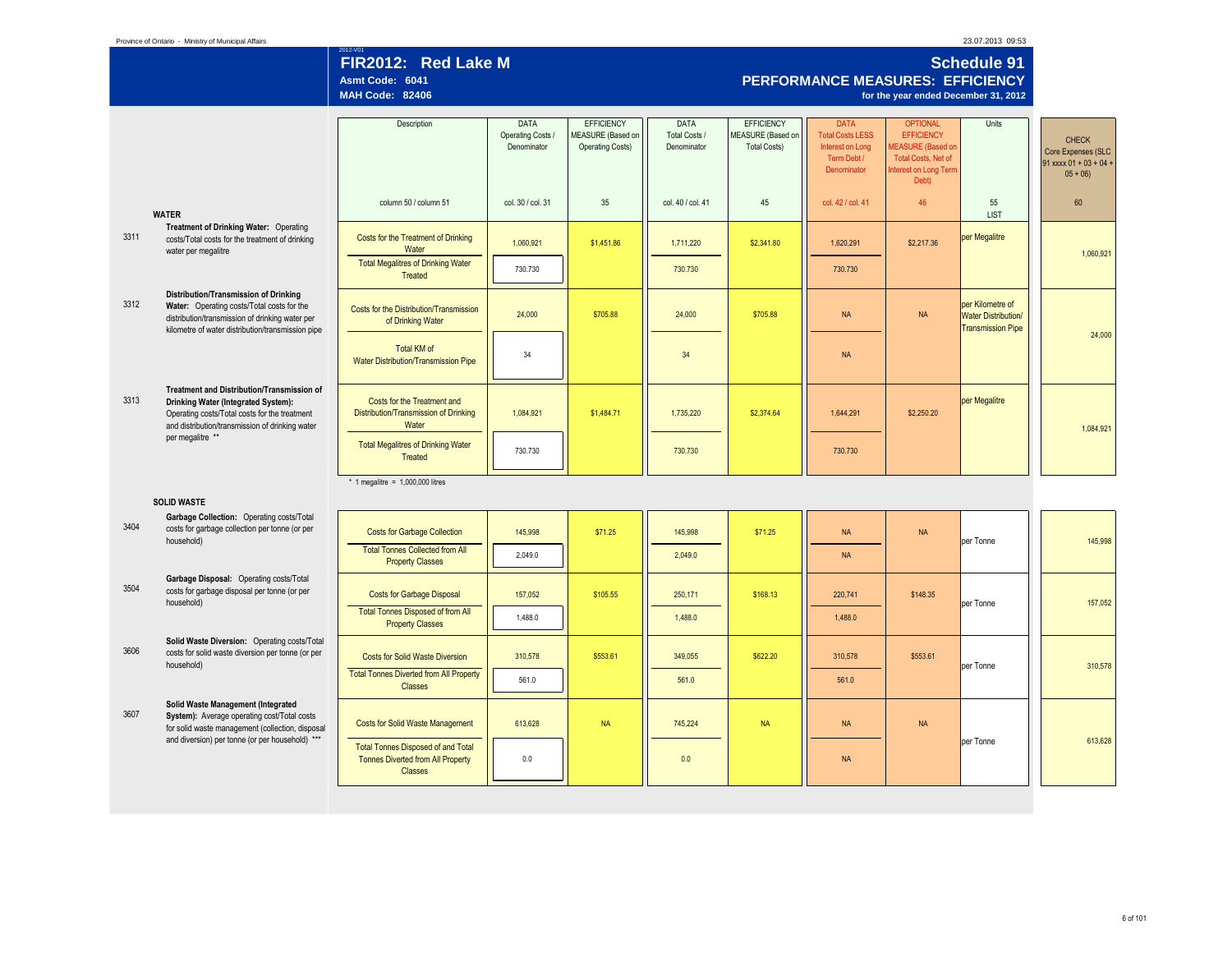# 2012-V01 **FIR2012: Red Lake M Schedule 91 Asmt Code: 6041 PERFORMANCE MEASURES: EFFICIENCY MAH Code: 82406 for the year ended December 31, 2012**

|      |                                                                                                                                                                                     | Resp. for<br>Service | Salaries,<br>Wages, Empl.<br>Benefits | Materials    | Contracted<br>Services | Rents and<br>Financial<br>Expenses | External<br>Transfers | Interfunctional<br>Adjustments | Allocation of<br>Program<br>Support* | LESS:<br>Revenue from<br>Other<br>Municipalities | LESS:<br>Other Revenue | LESS:<br>MPAC & Tax<br>Write-offs | <b>OPERATING</b><br><b>COSTS</b> | Interest on Long<br>Term Debt | Amortization | LESS:<br>Revenue from<br>Other<br>Municipalities:<br>Tangible Capital<br>Assets | TOTAL COST (Col.<br>$30 + 2 + 16$ less Col.<br>24) |
|------|-------------------------------------------------------------------------------------------------------------------------------------------------------------------------------------|----------------------|---------------------------------------|--------------|------------------------|------------------------------------|-----------------------|--------------------------------|--------------------------------------|--------------------------------------------------|------------------------|-----------------------------------|----------------------------------|-------------------------------|--------------|---------------------------------------------------------------------------------|----------------------------------------------------|
|      |                                                                                                                                                                                     | 53                   | $\overline{1}$                        | 3            | $\overline{4}$         | 5                                  | 6                     | 12                             | 13                                   | 20                                               | 21                     | 23                                | 30                               | $\overline{2}$                | 16           | 24                                                                              | 40                                                 |
|      | <b>PARKS AND RECREATION</b>                                                                                                                                                         | LIST                 | $$\mathbb{S}$$                        | $\mathsf{s}$ | $\mathbf{s}$           | $\mathbb{S}$                       | <sub>S</sub>          | $\mathsf{s}$                   | $\mathbf{s}$                         | $$\mathbb{S}$$                                   | $\mathbb{S}$           | $\mathbb{S}$                      | $\mathbf{s}$                     | $$\mathbb{S}$$                | s.           | $\mathbb{S}$                                                                    | $\mathsf{s}$                                       |
| 7103 | Parks: Operating costs/Total costs for parks<br>per person                                                                                                                          | <b>ST</b>            |                                       | 12,346       | 1,733                  | 26,053                             | $\sqrt{ }$            |                                | $\sqrt{ }$                           | $\sqrt{ }$                                       |                        |                                   | 40,132                           | 7,252                         | 44,403       |                                                                                 | 91,787                                             |
| 7203 | Recreation Programs: Operating costs/Total<br>costs for recreation programs per person                                                                                              | <b>ST</b>            | 574,743                               | 88,226       | 20,709                 | 16,409                             | $\sqrt{ }$            |                                |                                      |                                                  |                        |                                   | 700,087                          | 796                           | 7,899        |                                                                                 | 708,782                                            |
| 7306 | Recreation Facilities: Operating costs/Total<br>costs for recreation facilities per person                                                                                          | <b>ST</b>            | 37,926                                | 219,691      | 49,939                 | 38,822                             | $\sqrt{ }$            |                                |                                      |                                                  |                        |                                   | 346,378                          | 4,115                         | 96,980       |                                                                                 | 447,473                                            |
| 7320 | Subtotal: Recreation Programs and<br>Recreation Facilities: Operating costs/Total<br>costs for recreation programs and recreation<br>facilities per person (Subtotal)               | ST                   | 612,669                               | 307,917      | 70,648                 | 55,231                             | $\sqrt{ }$            |                                |                                      |                                                  |                        |                                   | 1,046,465                        | 4,911                         | 104,879      |                                                                                 | 1,156,255                                          |
| 7321 | Subtotal: Parks, Recreation Programs and<br>Recreation Facilities: Operating costs/Total<br>costs for parks, recreation programs and<br>recreation facilities per person (Subtotal) | <b>ST</b>            | 612,669                               | 320,263      | 72,381                 | 81,284                             | $\sqrt{ }$            |                                |                                      |                                                  |                        |                                   | 1.086.597                        | 12,163                        | 149,282      |                                                                                 | 1,248,042                                          |

|      | <b>LIBRARY SERVICES</b>                                                          |           |       |        |         |  |  |         |       |        |  |         |
|------|----------------------------------------------------------------------------------|-----------|-------|--------|---------|--|--|---------|-------|--------|--|---------|
| 7405 | Library Services: Operating costs/Total costs<br>for library services per person | <b>ST</b> | 9,239 | 12,838 | 215,157 |  |  | 237,234 | 2,706 | 33,747 |  | 273,687 |
|      |                                                                                  |           |       |        |         |  |  |         |       |        |  |         |
| 7406 | Library Services: Operating costs/Total costs<br>for library services per use    | ST        | 9,239 | 12,838 | 215,157 |  |  | 237,234 | 2.706 | 33,747 |  | 273,687 |